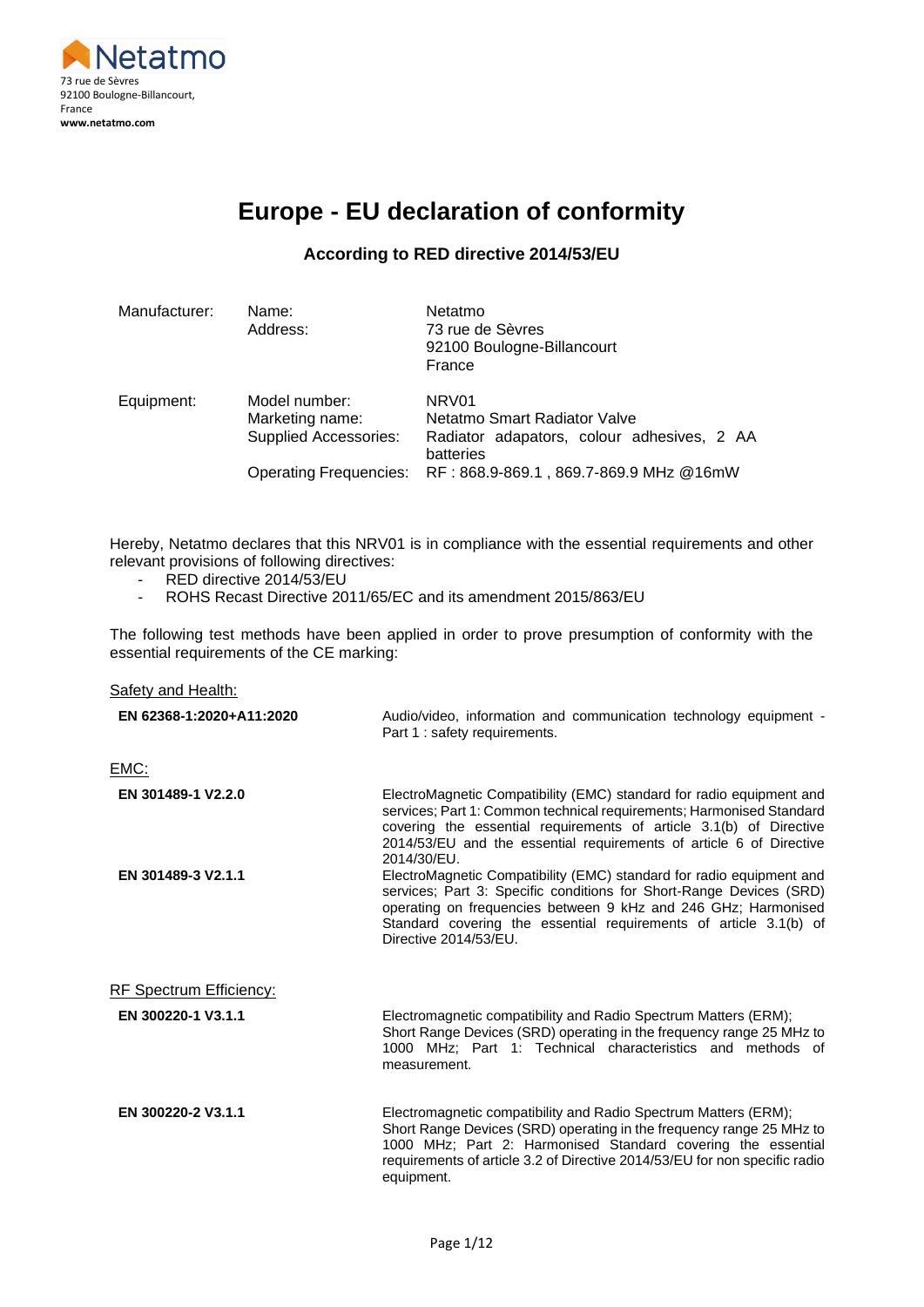

**EN 62479:2010** Assessment of the compliance of low power electronic an electrical equipment with the basic restrictions related to human exposure to electromagnetic fields (10 MHz - 300 GHz)

Additional Compliance RoHS REACH



**Signed for and on behalf of:** Netatmo<br>Place: Boulogne **Date**: **Date**: **June 26<sup>th</sup>, 2021 Name:** Philippe Citroën **Title**: CEO

**Place**: Boulogne-Billancourt

1 hours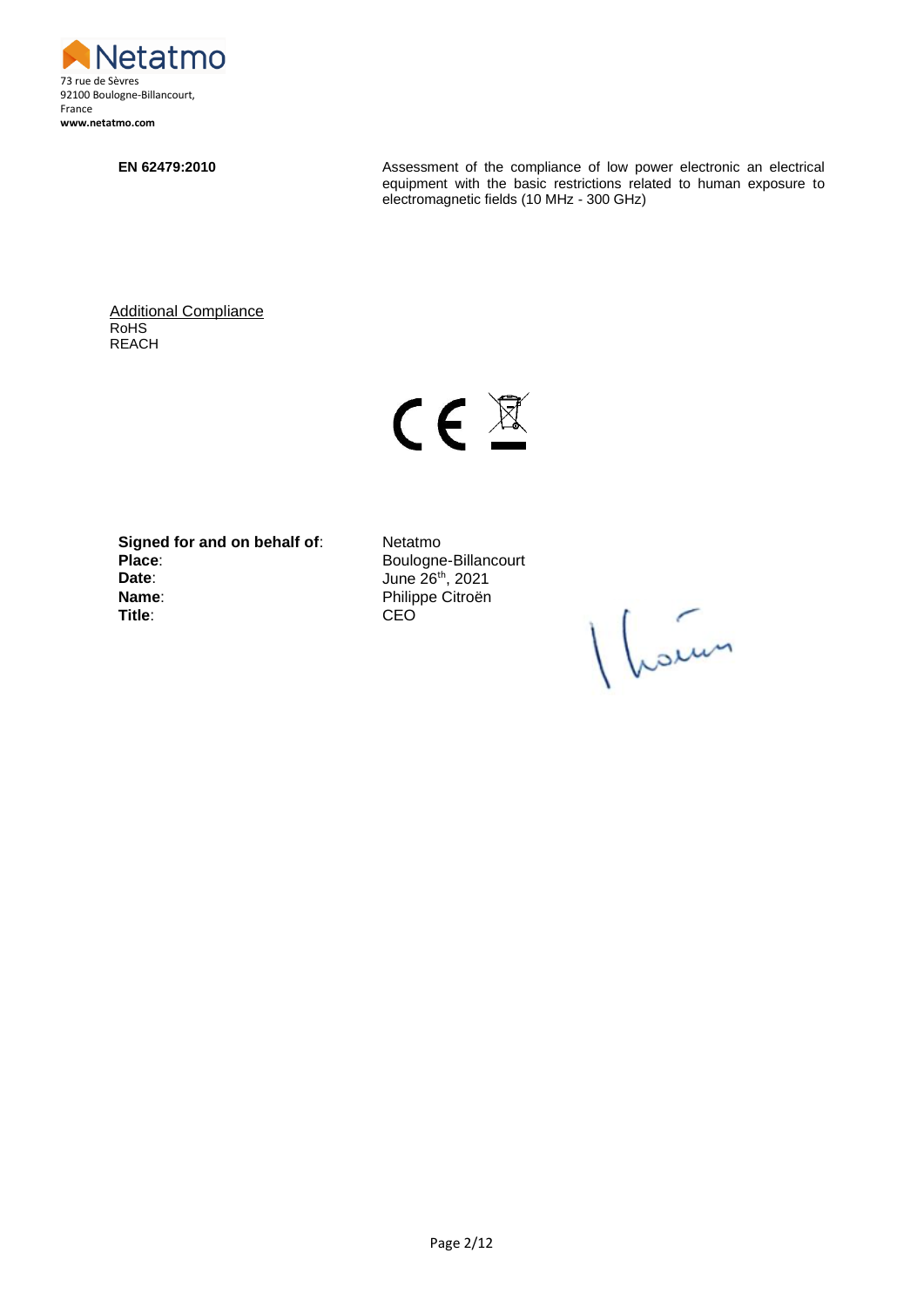

# **UK DECLARATION OF CONFORMITY**

**According to Radio Equipment Regulations 2017**

| Manufacturer: | Name:<br>Address:                | Netatmo<br>Legrand Electric Ltd, B19 2LF, UK            |
|---------------|----------------------------------|---------------------------------------------------------|
| Equipment:    | Model number:<br>Marketing name: | NRV01<br>Netatmo Smart Radiator Valve                   |
|               | <b>Supplied Accessories:</b>     | Radiator adapators, colour adhesives, 2 AA<br>batteries |
|               | <b>Operating Frequencies:</b>    | RF: 868.9-869.1, 869.7-869.9 MHz @16mW                  |

Hereby, Netatmo declares that this NRV01 is in compliance with the essential requirements and other relevant provisions of following directives:

- (S.I. 2017/1206) Radio Equipment Regulations 2017
- (S.I. 2012/3032) The Restriction of the Use of Certain Hazardous Substances in Electrical and Electronic Equipment Regulations 2012

The following test methods have been applied in order to prove presumption of conformity with the essential requirements of the UKCA marking:

| <b>Safety and Health:</b>       |                                                                                                                                                                                                                                                                                                             |
|---------------------------------|-------------------------------------------------------------------------------------------------------------------------------------------------------------------------------------------------------------------------------------------------------------------------------------------------------------|
| BS EN IEC 62368-1:2020+A11:2020 | Audio/video, information and communication technology equipment.<br>Safety requirements.                                                                                                                                                                                                                    |
| EMC:                            |                                                                                                                                                                                                                                                                                                             |
| EN 301 489-1 V2.2.0             | ElectroMagnetic Compatibility (EMC) standard for radio equipment and<br>services; Part 1: Common technical requirements; Harmonised Standard<br>covering the essential requirements of article 3.1(b) of Directive<br>2014/53/EU and the essential requirements of article 6 of Directive<br>2014/30/EU.    |
| EN 301 489-3 V2.1.1             | ElectroMagnetic Compatibility (EMC) standard for radio equipment and<br>services; Part 3: Specific conditions for Short-Range Devices (SRD)<br>operating on frequencies between 9 kHz and 246 GHz; Harmonised<br>Standard covering the essential requirements of article 3.1(b) of<br>Directive 2014/53/EU. |
| <b>RF Spectrum Efficiency:</b>  |                                                                                                                                                                                                                                                                                                             |
| EN 300220-1 V3.1.1              | Electromagnetic compatibility and Radio Spectrum Matters (ERM);<br>Short Range Devices (SRD) operating in the frequency range 25 MHz to 1000 MHz;<br>Part 1: Technical characteristics and methods of measurement.                                                                                          |
| EN 300220-2 V3.1.1              | Electromagnetic compatibility and Radio Spectrum Matters (ERM);<br>Short Range Devices (SRD) operating in the frequency range 25 MHz to 1000 MHz;<br>Part 2: Harmonised Standard covering the essential requirements of article 3.2 of<br>Directive 2014/53/EU for non specific radio equipment.            |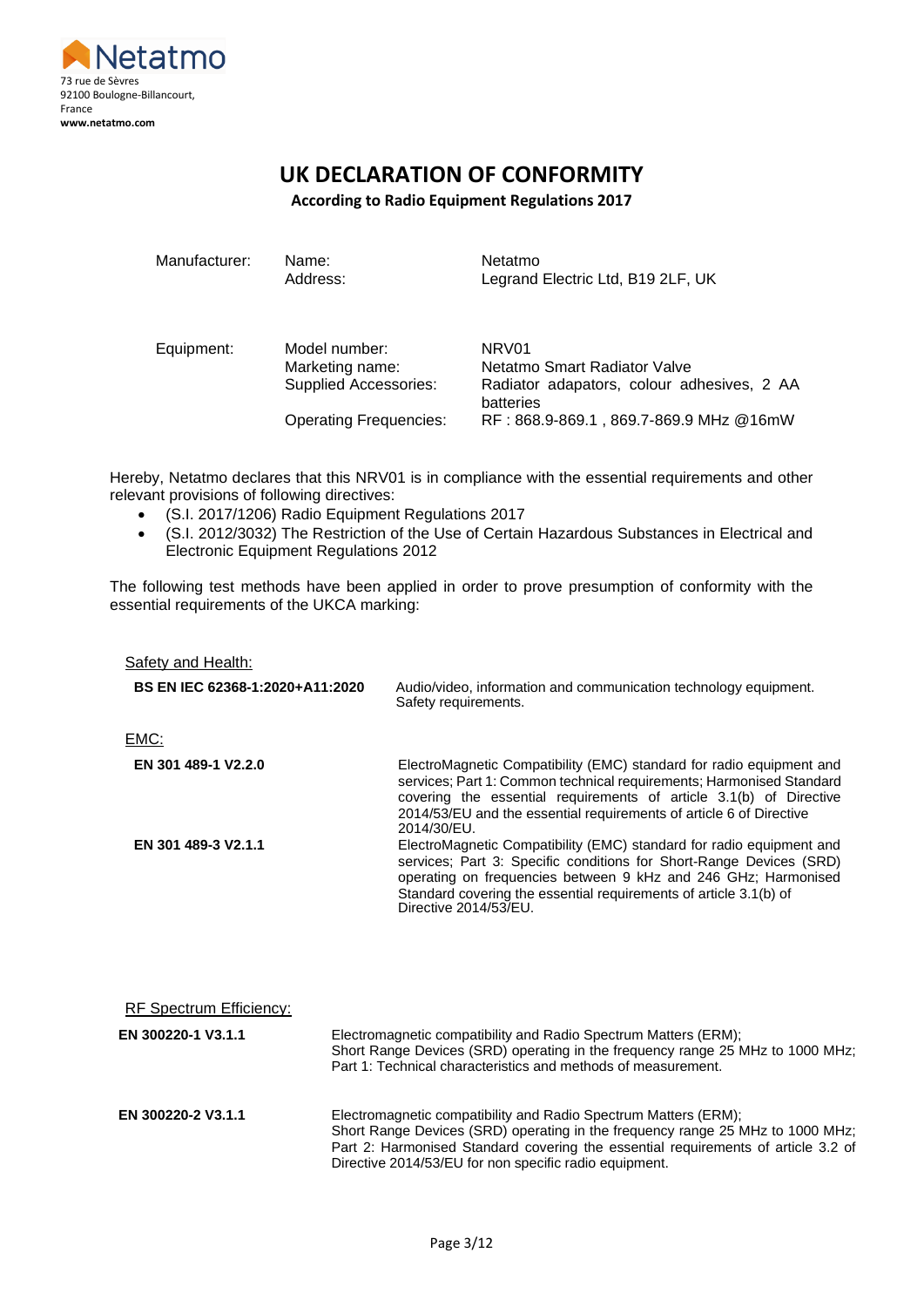

**BS EN 62479:2010** Assessment of the compliance of low power electronic an electrical equipment with the basic restrictions related to human exposure to electromagnetic fields (10 MHz - 300 GHz)

Additional Compliance: RoHS REACH



**Signed for and on behalf of:** Netatmo Place: Boulogne-Billancourt<br>
Date: June 26<sup>th</sup>, 2021 **Name**: Philippe Citroën **Title**: CEO

**Date**: June 26th, 2021

Vleden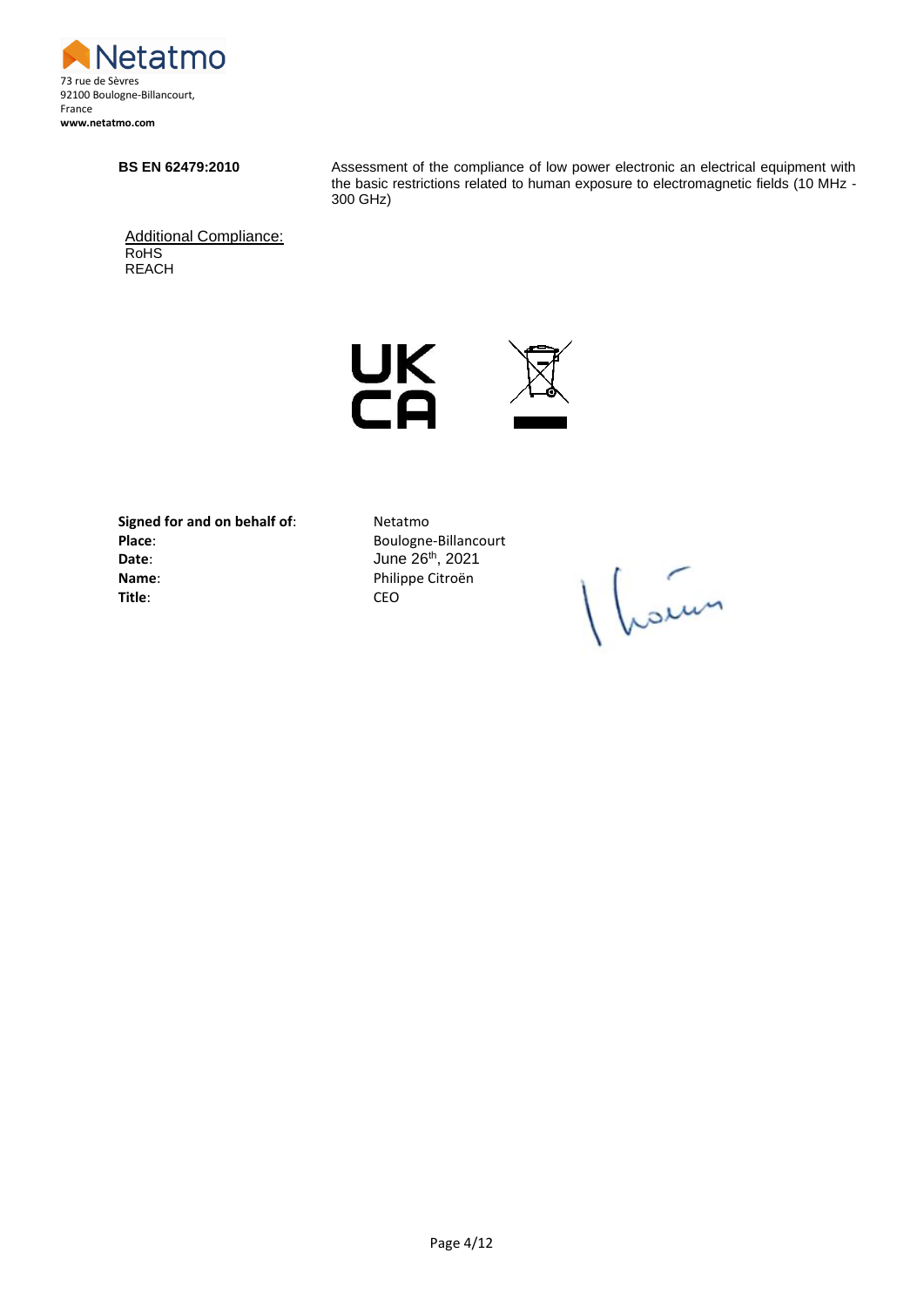

**български [Bulgarian] -** С настоящото NETATMO декларира, че този тип радиосъоръжение NRV01 е в съответствие с Директива 2014/53/ЕС, както и с Директива RoHS 2011/65/ЕС и нейното изменение 2015/863/ЕС. Цялостният текст на ЕС декларацията за съответствие може да се намери на следния интернет адрес http://www.netatmo.com/declaration/nvp .

**Česky [Czech]** - Tímto NETATMO prohlašuje, že typ rádiového zařízení NRV01 je v souladu se směrnicí 2014/53/EU a směrnicí 2011/65/EU a směrnicí v přenesené pravomoci 2015/863/EU. Úplné znění EU prohlášení o shodě je k dispozici na této internetové adrese http://www.netatmo.com/declaration/nvp .

**Dansk [Danish]** - Hermed erklærer NETATMO, at radioudstyrstypen NRV01 er i overensstemmelse med direktiv 2014/53/EU samt med direktivet RoHS 2011/65/EU og dens ændringsdirektiv 2015/863/EU. EU-overensstemmelseserklæringens fulde tekst kan findes på følgende internetadresse http://www.netatmo.com/declaration/nvp .

**Deutsch [German]** - Hiermit erklärt NETATMO, dass der Funkanlagentyp NRV01 der Richtlinie 2014/53/EU sowie der RoHS-Richtlinie 2011/65/EU und ihrer Änderung 2015/863/EU entspricht. Der vollständige Text der EU-Konformitätserklärung ist unter der folgenden Internetadresse verfügbar: http://www.netatmo.com/declaration/nvp .

**Eesti [Estonian]** - Käesolevaga deklareerib NETATMO, et käesolev raadioseadme tüüp NRV01 vastab direktiivi 2014/53/EL nõuetele, samuti RoHS-i direktiivile 2011/65/EL ja selle muudatustele 2015/863/EL. ELi vastavusdeklaratsiooni täielik tekst on kättesaadav järgmisel internetiaadressil http://www.netatmo.com/declaration/nvp .

**English** - Hereby, NETATMO, declares that the radio equipment type NRV01 is in compliance with Directive 2014/53/EU as well as the RoHS Directive 2011/65/EU and its amendment 2015/863/EU. Hereby, NETATMO, declares that the radio equipment type NRV01 is in compliance with Radio Equipment Regulations 2017 and The Restriction of the Use of Certain Hazardous Substances in Electrical and Electronic Equipment Regulations 2012. The full text of the EU and UKCA declaration of conformity is available at the following internet address http://www.netatmo.com/declaration/nvp .

**Español [Spanish]** - or la presente, NETATMO declara que el tipo de equipo radioeléctrico NRV01 es conforme con la Directiva 2014/53/UE, así como con la Directiva RoHS (2011/65/UE) y su enmienda por medio de la Directiva Delegada (UE) 2015/863. El texto completo de la declaración UE de conformidad está disponible en la dirección Internet siguiente http://www.netatmo.com/declaration/nvp .

**Ελληνική [Greek]** - Με την παρούσα ο/η NETATMO, δηλώνει ότι ο ραδιοεξοπλισμός NRV01 πληροί την οδηγία 2014/53/ΕΕ καθώς και την οδηγία RoHS 2011/65/EΕ και την τροποποίησή της 2015/863/EΕ.Το πλήρες κείμενο της δήλωσης συμμόρφωσης ΕΕ διατίθεται στην ακόλουθη ιστοσελίδα στο διαδίκτυο http://www.netatmo.com/declaration/nvp .

**Français [French]** - Le soussigné, NETATMO, déclare que l'équipement radioélectrique du type NRV01 est conforme à la directive 2014/53/UE et à la directive RoHS 2011/65/EU et ses amendements 2015/863/EU. Le texte complet de la déclaration UE de conformité est disponible à l'adresse internet suivante http://www.netatmo.com/declaration/nvp .

**Hrvatski [Croatian]** - NETATMO ovime izjavljuje da je radijska oprema tipa NRV01 u skladu s Direktivom 2014/53/EU XXX Kao i Direktiva RoHS 2011/65/EZ i njezin amandman 2015/863/EU. Cjeloviti tekst EU izjave o sukladnosti dostupan je na sljedećoj internetskoj adresi http://www.netatmo.com/declaration/nvp .

**Italiano [Italian]** - Il fabbricante, NETATMO, dichiara che il tipo di apparecchiatura radio NRV01. è conforme alla direttiva 2014/53/UE, nonché alla direttiva RoHS 2011/65/EU e alla relativa modifica2015/863/EU. Il testo completo della dichiarazione di conformità UE è disponibile al seguente indirizzo Internet http://www.netatmo.com/declaration/nvp .

**Latviski [Latvian]** - Ar šo NETATMO deklarē, ka radioiekārta NRV01 atbilst Direktīvai 2014/53/ES, kā arī RoHS direktīvai 2011/65/ES un tās grozījumam 2015/863/ES. Pilns ES atbilstības deklarācijas teksts ir pieejams šādā interneta vietnē http://www.netatmo.com/declaration/nvp .

**Lietuvių [Lithuanian]** - Aš, NETATMO, patvirtinu, kad radijo įrenginių tipas NRV01 atitinka Direktyvą 2014/53/ES, o taip pat RoHS direktyvą 2011/65/ES ir jos papildytą versiją 2015/863/ES. VisasES atitikties deklaracijos tekstas prieinamas šiuo interneto adresu http://www.netatmo.com/declaration/nvp .

**Malti [Maltese]** - B'dan, NETATMO, niddikjara li dan it-tip ta' tagħmir tar-radju NRV01 huwa konformi mad-Direttiva 2014/53/UE kif ukoll mad-Direttiva 2011/65/UE dwar RoHS u l-emenda tagħha 2015/863/UE. It-test kollu tad-dikjarazzjoni ta' konformità tal-UE huwa disponibbli f'dan l-indirizz tal-Internet li ġej http://www.netatmo.com/declaration/nvp .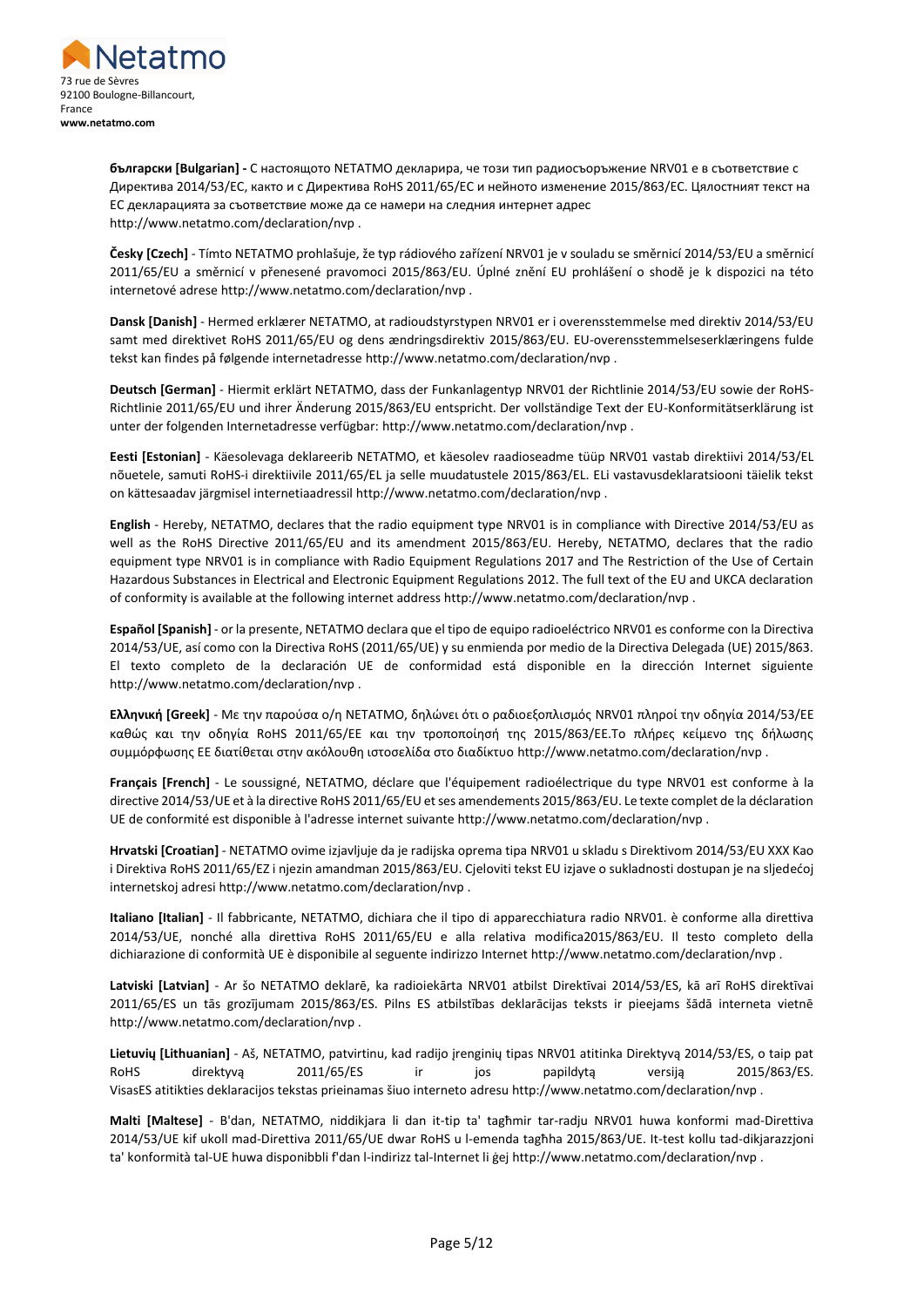

**Magyar [Hungarian]** - NETATMO igazolja, hogy a NRV01 típusú rádióberendezés megfelel a 2014/53/EU irányelvnek, valamint a 2011/65/EU RoHS irányelvnek és a 2015/863/EU módosításnak. Az EU-megfelelőségi nyilatkozat teljes szövege elérhető a következő internetes címen http://www.netatmo.com/declaration/nvp .

**Nederlands [Dutch]** - Hierbij verklaar ik, NETATMO, dat het type radioapparatuur NRV01 conform is met Richtlijn 2014/53/EU en met de RoHS-richtlijn 2011/65/EU en amendement 2015/863/EU.De volledige tekst van de EU-conformiteitsverklaring kan worden geraadpleegd op het volgende internetadres http://www.netatmo.com/declaration/nvp .

**Norsk [Norwegian]** - etatmo erklærer herved at radioutstyrstypen NRV01 er i samsvar med direktiv 2014/53/EU, samt RoHSdirektiv 2011/65/EU og vedlegg 2015/863/EU. Den fullstendige EU-samsvarserklæringen er tilgjengelig på følgende nettadresse http://www.netatmo.com/declaration/nvp .

**Polski [Polish]** - NETATMO niniejszym oświadcza, że typ urządzenia radiowego NRV01 jest zgodny z dyrektywą 2014/53/UE, z dyrektywą RoHS 2011/65/UE i z załącznikiem do niej 2015/863/UE. Pełny tekst deklaracji zgodności UE jest dostępny pod następującym adresem internetowym http://www.netatmo.com/declaration/nvp .

**Português [Portuguese]** - O abaixo assinado NETATMO declara que o presente tipo de equipamento de rádio NRV01 está em conformidade com a Diretiva 2014/53/UE tal como a diretiva RoHS 2011/65/UE e alteração 2015/863/UE. O texto integral da declaração de conformidade está disponível no seguinte endereço de Internet http://www.netatmo.com/declaration/nvp .

**Română [Romanian]** - NETATMO declară, prin prezenta, că tipul de echipament radio NRV01 este în conformitate cu Directiva 2014/53/UE, precum și cu Directiva 2011/65/UE (RoHS) și cu Directiva 2015/863/UE de modificare a acesteia.Textul complet al declarației de conformitate a UE este disponibil pe internet la următoarea adresă http://www.netatmo.com/declaration/nvp .

**Slovensko [Slovenian]** - NETATMO potrjuje, da je tip radijske opreme NRV01 skladen z Direktivo 2014/53/EU kot tudi z Direktivo 2011/65/EU o omejevanju uporabe nekaterih nevarnih snovi v električni in elektronski opremi in delegirano direktivo 2015/863/EU o spremembi Priloge II k Direktivi 2011/65/EU. Celotno besedilo izjave EU o skladnosti je na voljo na naslednjem spletnem naslovu http://www.netatmo.com/declaration/nvp .

**Slovensky [Slovak]** - NETATMO týmto vyhlasuje, že rádiové zariadenie typu NRV01 je v súlade so smernicou 2014/53/EÚ, ako aj so smernicou RoHS 2011/65/EÚ a jej pozmeňovacím návrhom 2015/863/EÚ.Úplné EÚ vyhlásenie o zhode je k dispozícii na tejto internetovej adrese http://www.netatmo.com/declaration/nvp .

**Suomi [Finnish]** - NETATMO vakuuttaa, että radiolaitetyyppi NRV01 on direktiivin 2014/53/EU mukainen sekä direktiivin RoHS 2011/65/EU ja sitä muuttavan direktiivin 2015/863/EU mukainen. EU-vaatimustenmukaisuusvakuutuksen täysimittainen teksti on saatavilla seuraavassa internetosoitteessa http://www.netatmo.com/declaration/nvp .

**Svenska [Swedish]** - Härmed försäkrar NETATMO att denna typ av radioutrustning NRV01 överensstämmer med direktiv 2014/53/EU, samt direktiv RoHS 2011/65/EU med ändringen 2015/863/EU.Den fullständiga texten till EU-försäkran om överensstämmelse finns på följande webbadress http://www.netatmo.com/declaration/nvp .

**Türkçe [Turkish]** - İşbu vesile ile NETATMO; NRV01 radyo ekipman tipinin, 2014/53/EU sayılı Yönetmelik ile ve ayrıca 2011/65/EU sayılı RoHS Yönetmeliği ve bu yönetmelik üzerinde yapılan 2015/863/EU sayılı değişiklik ile uyumlu olduğunu beyan eder. AB uygunluk beyanının tam metni, aşağıdaki İnternet adresinde mevcuttur http://www.netatmo.com/declaration/nvp .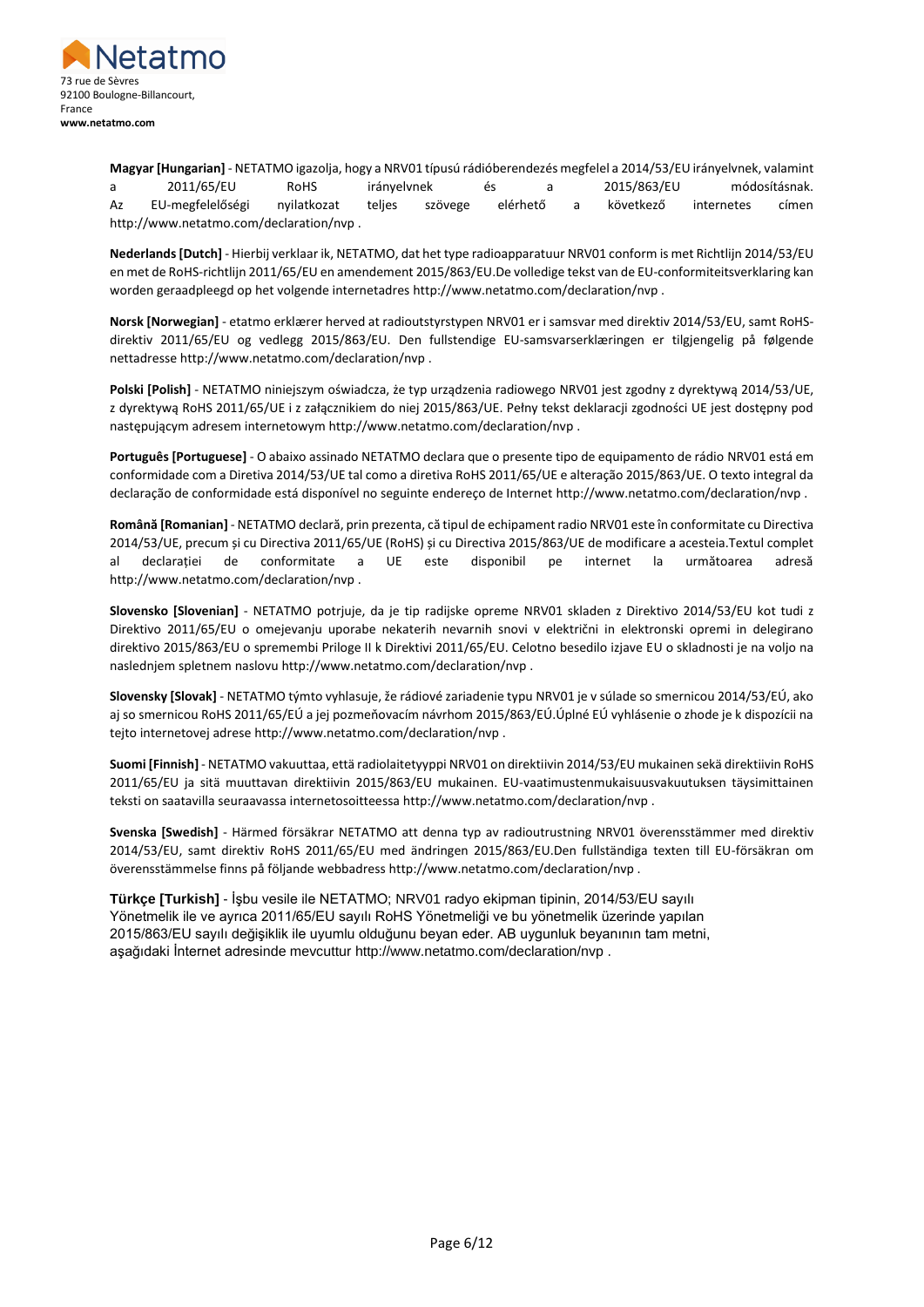

# **Europe - EU declaration of conformity**

### **According to RED directive 2014/53/EU**

| Manufacturer: | Name:<br>Address:                | Netatmo<br>73 rue de Sèvres<br>92100 Boulogne-Billancourt<br>France                  |
|---------------|----------------------------------|--------------------------------------------------------------------------------------|
| Equipment:    | Model number:<br>Marketing name: | NTH <sub>01</sub><br>Netatmo Smart Thermostat                                        |
|               | <b>Operating Frequencies:</b>    | Wifi + Bluetooth: 2400-2483.5 Mhz @ 100 mW<br>RF: 868.9-869.1, 869.7-869.9 MHz @16mW |

Hereby, Netatmo declares that this NTH01 is in compliance with the essential requirements and other relevant provisions of following directives:

- RED directive 2014/53/EU
- ROHS Recast Directive 2011/65/EC and its amendment 2015/863/EU

The following test methods have been applied in order to prove presumption of conformity with the essential requirements of the CE marking:

| Safety and Health:       |                                                                                                                                                                                                                                                                                                                     |
|--------------------------|---------------------------------------------------------------------------------------------------------------------------------------------------------------------------------------------------------------------------------------------------------------------------------------------------------------------|
| EN 62368-1:2014+A11:2017 | Audio/video, information and communication technology equipment -<br>Part 1 : safety requirements.                                                                                                                                                                                                                  |
| EMC:                     |                                                                                                                                                                                                                                                                                                                     |
| EN 301489-1 V2.2.0       | ElectroMagnetic Compatibility (EMC) standard for radio equipment and<br>services; Part 1: Common technical requirements; Harmonised Standard<br>covering the essential requirements of article 3.1(b) of Directive<br>2014/53/EU and the essential requirements of article 6 of Directive<br>2014/30/EU.            |
| EN 301489-3 V2.1.1       | ElectroMagnetic Compatibility (EMC) standard for radio equipment and<br>services; Part 3: Specific conditions for Short-Range Devices (SRD)<br>operating on frequencies between 9 kHz and 246 GHz; Harmonised<br>Standard covering the essential requirements of article 3.1(b) of<br>Directive 2014/53/EU.         |
| EN 301489-17 V3.2.0      | ElectroMagnetic Compatibility (EMC) standard for radio equipment and<br>services; Part 17: Specific conditions for Broadband Data Transmission<br>Systems; Harmonised Standard covering the essential requirements of<br>article 3.1(b) of Directive 2014/53/EU.                                                    |
| RF Spectrum Efficiency:  |                                                                                                                                                                                                                                                                                                                     |
| EN 300328 V2.1.1         | Electromagnetic compatibility and Radio Spectrum Matters (ERM);<br>Wideband transmission systems; Data transmission equipment<br>operating in the 2,4 GHz ISM band and using wide band modulation<br>techniques; Harmonised Standard covering the essential requirements<br>of article 3.2 of Directive 2014/53/EU. |
| EN 300220-1 V3.1.1       | Electromagnetic compatibility and Radio Spectrum Matters (ERM);<br>Short Range Devices (SRD) operating in the frequency range 25 MHz to<br>1000 MHz: Part 1: Technical characteristics and methods of<br>measurement.                                                                                               |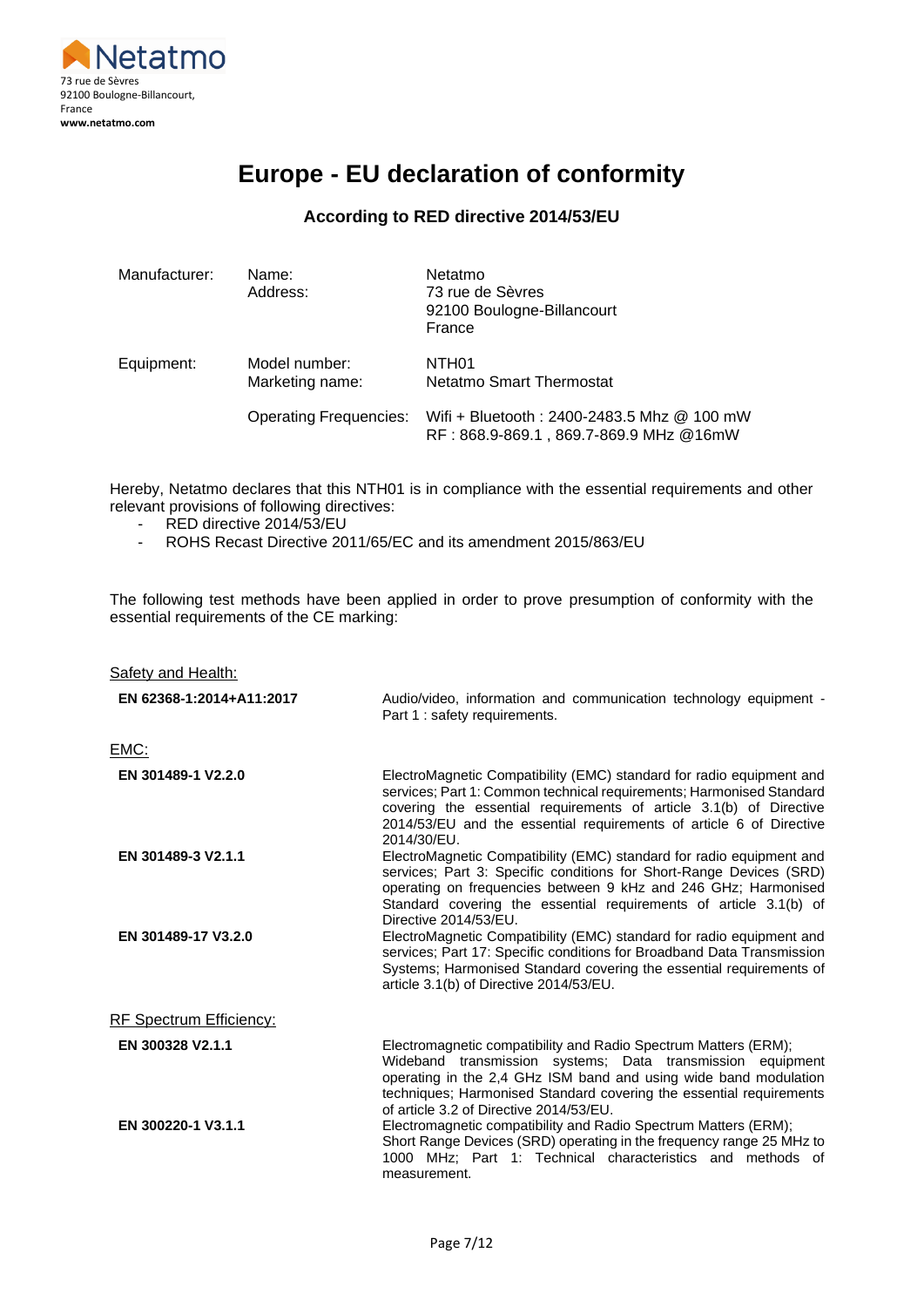

**EN 300220-2 V3.1.1** Electromagnetic compatibility and Radio Spectrum Matters (ERM); Short Range Devices (SRD) operating in the frequency range 25 MHz to 1000 MHz; Part 2: Harmonised Standard covering the essential requirements of article 3.2 of Directive 2014/53/EU for non specific radio equipment.

**EN 62311:2008** Assessment of electronic and electrical equipment related to human exposure restrictions for electromagnetic fields (0 Hz - 300 GHz)

Additional Compliance RoHS REACH

# $CE \nsubseteq$

**Signed for and on behalf of:** Netatmo Place: Boulogne-Billancourt **Date**: June 26<sup>th</sup>, 2021 **Name:** Philippe Citroën **Title**: CEO

Vain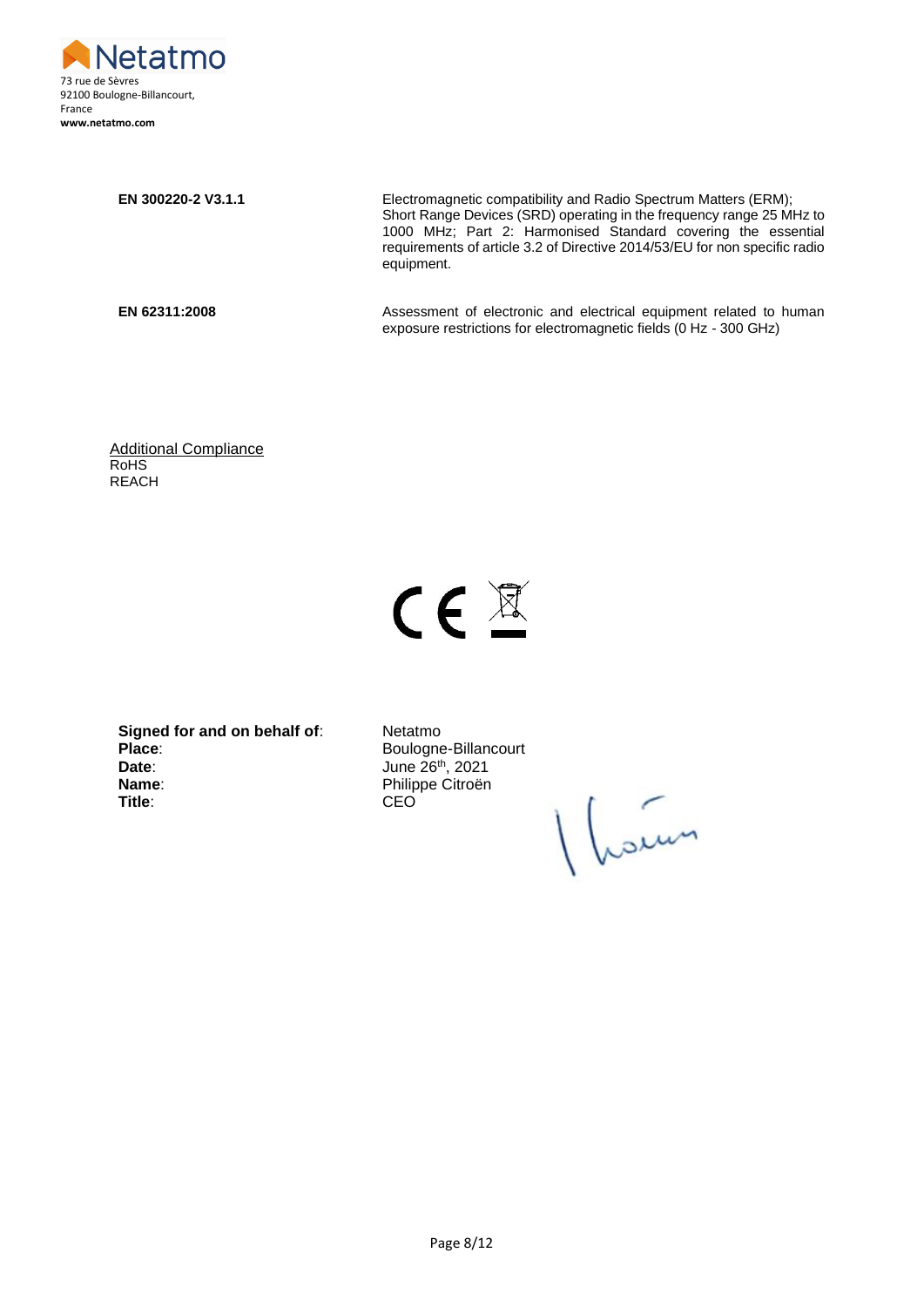

# **UK DECLARATION OF CONFORMITY**

**According to Radio Equipment Regulations 2017**

Manufacturer: Name: Netatmo

Address: Legrand Electric Ltd, B19 2LF, UK

Equipment: Model number: NTH01

Marketing name: Netatmo Smart Thermostat Operating Frequencies: Wifi + Bluetooth : 2400-2483.5 Mhz @ 100 mW RF : 868.9-869.1 , 869.7-869.9 MHz @16mW

Hereby, Netatmo declares that this NTH01 is in compliance with the essential requirements and other relevant provisions of following directives:

- (S.I. 2017/1206) Radio Equipment Regulations 2017
- (S.I. 2012/3032) The Restriction of the Use of Certain Hazardous Substances in Electrical and Electronic Equipment Regulations 2012

The following test methods have been applied in order to prove presumption of conformity with the essential requirements of the UKCA marking:

Safety and Health:

| BS EN 62368-1:2014+A11:2017              | Audio/video, information and communication technology equipment.<br>Safety requirements.                                                                                                                                                                                                                                                                                                                                                                                                                                                     |
|------------------------------------------|----------------------------------------------------------------------------------------------------------------------------------------------------------------------------------------------------------------------------------------------------------------------------------------------------------------------------------------------------------------------------------------------------------------------------------------------------------------------------------------------------------------------------------------------|
| <u>EMC:</u>                              |                                                                                                                                                                                                                                                                                                                                                                                                                                                                                                                                              |
| EN 301 489-1 V2.2.0                      | ElectroMagnetic Compatibility (EMC) standard for radio equipment and<br>services; Part 1: Common technical requirements; Harmonised Standard<br>covering the essential requirements of article 3.1(b) of Directive<br>2014/53/EU and the essential requirements of article 6 of Directive<br>2014/30/EU.                                                                                                                                                                                                                                     |
| EN 301 489-3 V2.1.1                      | ElectroMagnetic Compatibility (EMC) standard for radio equipment and<br>services; Part 3: Specific conditions for Short-Range Devices (SRD)<br>operating on frequencies between 9 kHz and 246 GHz; Harmonised<br>Standard covering the essential requirements of article 3.1(b) of<br>Directive 2014/53/EU.                                                                                                                                                                                                                                  |
| EN 301 489-17 V3.2.0                     | ElectroMagnetic Compatibility (EMC) standard for radio equipment and<br>services; Part 17: Specific conditions for Broadband Data Transmission<br>Systems; Harmonised Standard covering the essential requirements of<br>article 3.1(b) of Directive 2014/53/EU.                                                                                                                                                                                                                                                                             |
| <b>RF Spectrum Efficiency:</b>           |                                                                                                                                                                                                                                                                                                                                                                                                                                                                                                                                              |
| EN 300 328 V2.1.1<br>EN 300 220-1 V3.1.1 | Electromagnetic compatibility and Radio Spectrum Matters (ERM);<br>Wideband transmission systems; Data transmission equipment<br>operating in the 2,4 GHz ISM band and using wide band modulation<br>techniques; Harmonised Standard covering the essential requirements<br>of article 3.2 of Directive 2014/53/EU.<br>Electromagnetic compatibility and Radio Spectrum Matters (ERM);<br>Short Range Devices (SRD) operating in the frequency range 25 MHz to<br>1000 MHz: Part 1: Technical characteristics and methods of<br>measurement. |
|                                          |                                                                                                                                                                                                                                                                                                                                                                                                                                                                                                                                              |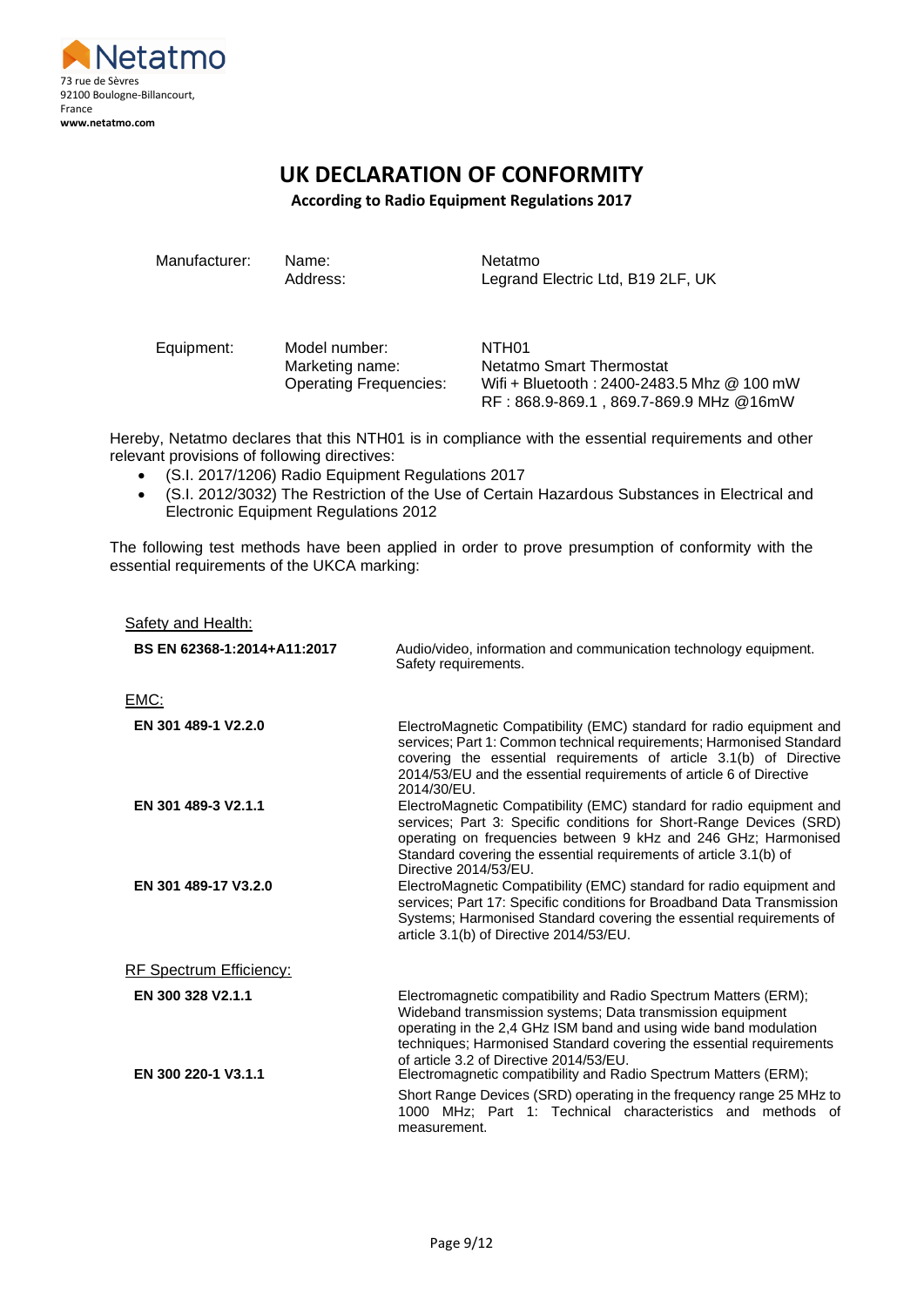

#### Additional Compliance: RoHS REACH

**EN 300 220-2 V3.1.1** Electromagnetic compatibility and Radio Spectrum Matters (ERM); Short Range Devices (SRD) operating in the frequency range 25 MHz to 1000 MHz; Part 2: Harmonised Standard covering the essential requirements of article 3.2 of Directive 2014/53/EU for non specific radio equipment.

**BS EN 62311:2008** Assessment of electronic and electrical equipment related to human exposure restrictions for electromagnetic fields (0 Hz - 300 GHz).



**Signed for and on behalf of:** Netatmo<br> **Place:** Boulogne **Date**: **Date**: **June 26<sup>th</sup>, 2021 Name**: Philippe Citroën **Title**: CEO

**Place**: Boulogne-Billancourt

Vain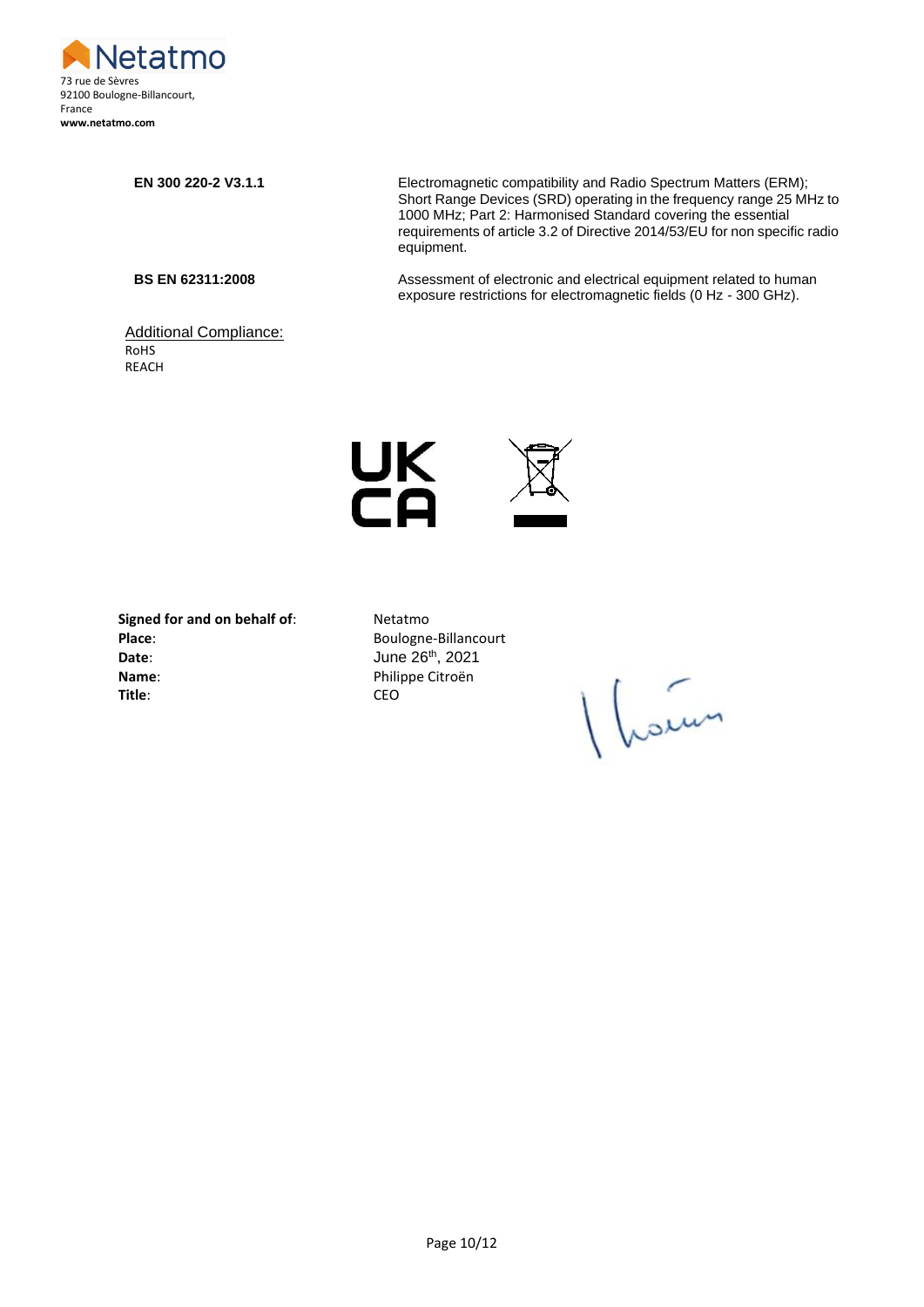

**български [Bulgarian] -** С настоящото NETATMO декларира, че този тип радиосъоръжение NTH01 е в съответствие с Директива 2014/53/ЕС, както и с Директива RoHS 2011/65/ЕС и нейното изменение 2015/863/ЕС. Цялостният текст на ЕС декларацията за съответствие може да се намери на следния интернет адрес http://www.netatmo.com/declaration/nvp.

**Česky [Czech]** - Tímto NETATMO prohlašuje, že typ rádiového zařízení NTH01 je v souladu se směrnicí 2014/53/EU a směrnicí 2011/65/EU a směrnicí v přenesené pravomoci 2015/863/EU. Úplné znění EU prohlášení o shodě je k dispozici na této internetové adrese http://www.netatmo.com/declaration/nvp.

**Dansk [Danish]** - Hermed erklærer NETATMO, at radioudstyrstypen NTH01 er i overensstemmelse med direktiv 2014/53/EU samt med direktivet RoHS 2011/65/EU og dens ændringsdirektiv 2015/863/EU. EU-overensstemmelseserklæringens fulde tekst kan findes på følgende internetadresse http://www.netatmo.com/declaration/nvp.

**Deutsch [German]** - Hiermit erklärt NETATMO, dass der Funkanlagentyp NTH01 der Richtlinie 2014/53/EU sowie der RoHS-Richtlinie 2011/65/EU und ihrer Änderung 2015/863/EU entspricht. Der vollständige Text der EU-Konformitätserklärung ist unter der folgenden Internetadresse verfügbar: http://www.netatmo.com/declaration/nvp.

**Eesti [Estonian]** - Käesolevaga deklareerib NETATMO, et käesolev raadioseadme tüüp NTH01 vastab direktiivi 2014/53/EL nõuetele, samuti RoHS-i direktiivile 2011/65/EL ja selle muudatustele 2015/863/EL. ELi vastavusdeklaratsiooni täielik tekst on kättesaadav järgmisel internetiaadressil http://www.netatmo.com/declaration/nvp.

**English** - Hereby, NETATMO, declares that the radio equipment type NTH01 is in compliance with Directive 2014/53/EU as well as the RoHS Directive 2011/65/EU and its amendment 2015/863/EU. Hereby, NETATMO, declares that the radio equipment type NTH01 is in compliance with Radio Equipment Regulations 2017 and The Restriction of the Use of Certain Hazardous Substances in Electrical and Electronic Equipment Regulations 2012. The full text of the EU and UKCA declaration of conformity is available at the following internet address http://www.netatmo.com/declaration/nvp.

**Español [Spanish]** - or la presente, NETATMO declara que el tipo de equipo radioeléctrico NTH01 es conforme con la Directiva 2014/53/UE, así como con la Directiva RoHS (2011/65/UE) y su enmienda por medio de la Directiva Delegada (UE) 2015/863. El texto completo de la declaración UE de conformidad está disponible en la dirección Internet siguiente http://www.netatmo.com/declaration/nvp.

**Ελληνική [Greek]** - Με την παρούσα ο/η NETATMO, δηλώνει ότι ο ραδιοεξοπλισμός NTH01 πληροί την οδηγία 2014/53/ΕΕ καθώς και την οδηγία RoHS 2011/65/EΕ και την τροποποίησή της 2015/863/EΕ.Το πλήρες κείμενο της δήλωσης συμμόρφωσης ΕΕ διατίθεται στην ακόλουθη ιστοσελίδα στο διαδίκτυο http://www.netatmo.com/declaration/nvp.

**Français [French]** - Le soussigné, NETATMO, déclare que l'équipement radioélectrique du type NTH01 est conforme à la directive 2014/53/UE et à la directive RoHS 2011/65/EU et ses amendements 2015/863/EU. Le texte complet de la déclaration UE de conformité est disponible à l'adresse internet suivante http://www.netatmo.com/declaration/nvp.

**Hrvatski [Croatian]** - NETATMO ovime izjavljuje da je radijska oprema tipa NTH01 u skladu s Direktivom 2014/53/EU XXX Kao i Direktiva RoHS 2011/65/EZ i njezin amandman 2015/863/EU. Cjeloviti tekst EU izjave o sukladnosti dostupan je na sljedećoj internetskoj adresi http://www.netatmo.com/declaration/nvp.

**Italiano [Italian]** - Il fabbricante, NETATMO, dichiara che il tipo di apparecchiatura radio NTH01. è conforme alla direttiva 2014/53/UE, nonché alla direttiva RoHS 2011/65/EU e alla relativa modifica2015/863/EU. Il testo completo della dichiarazione di conformità UE è disponibile al seguente indirizzo Internet http://www.netatmo.com/declaration/nvp.

**Latviski [Latvian]** - Ar šo NETATMO deklarē, ka radioiekārta NTH01 atbilst Direktīvai 2014/53/ES, kā arī RoHS direktīvai 2011/65/ES un tās grozījumam 2015/863/ES. Pilns ES atbilstības deklarācijas teksts ir pieejams šādā interneta vietnē http://www.netatmo.com/declaration/nvp.

**Lietuvių [Lithuanian]** - Aš, NETATMO, patvirtinu, kad radijo įrenginių tipas NTH01 atitinka Direktyvą 2014/53/ES, o taip pat RoHS direktyvą 2011/65/ES ir jos papildytą versiją 2015/863/ES. VisasES atitikties deklaracijos tekstas prieinamas šiuo interneto adresu http://www.netatmo.com/declaration/nvp.

**Malti [Maltese]** - B'dan, NETATMO, niddikjara li dan it-tip ta' tagħmir tar-radju NTH01 huwa konformi mad-Direttiva 2014/53/UE kif ukoll mad-Direttiva 2011/65/UE dwar RoHS u l-emenda tagħha 2015/863/UE. It-test kollu tad-dikjarazzjoni ta' konformità tal-UE huwa disponibbli f'dan l-indirizz tal-Internet li ġej http://www.netatmo.com/declaration/nvp.